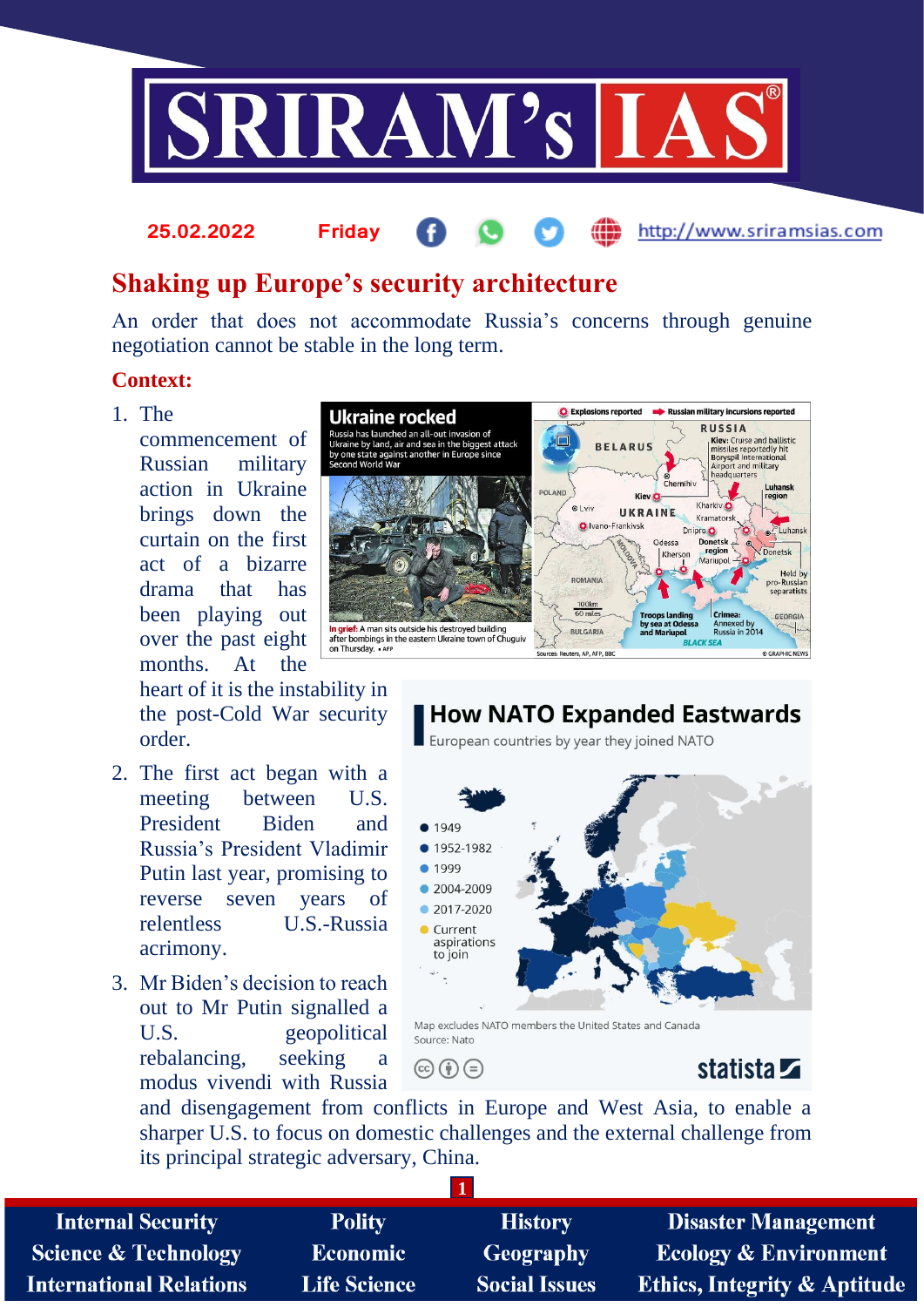

#### http://www.sriramsias.com **25.02.2022 Friday**

## **These were Putin's terms**

- 1. Mr Putin saw this re-engagement as an opportunity to revive Russia's flagging economy and expand its freedom of political action globally.
- 2. However, he wanted this engagement on equal terms. Russia would cooperate in this geopolitical rebalancing if its concerns are met so that it does not constantly have to counter moves to probe its territorial integrity and constrain its external influence — which is how Russia sees the strategic posture of the North Atlantic Treaty Organization (NATO) and U.S. policies.
- 3. Russia has repeatedly articulated its grievances: that NATO's expansion violated promises made prior to the breakup of the Soviet Union; that Ukraine's accession to NATO would cross Russia's red lines; and that NATO's strategic posture poses a continuing security threat to Russia.

## **NATO's expansion as a politico-military alliance:**

- 1. NATO's expansion as a politico-military alliance, even after the dissolution of the Soviet Union and the Warsaw Pact, was at the U.S.'s initiative.
- 2. It was intended to temper European ambitions for strategic autonomy from the sole superpower and to counter Russia's resurgence. Recent experience shows it may not be succeeding in either goal
- 3. NATO countries today span geography of uneven economic development and a diversity of political traditions and historical consciousness.
- 4. Moreover, the original glue that held NATO together ideological solidarity (free world against communist expansion) and an existential military threat dissolved with the collapse of communism and the Warsaw Pact.
- 5. There is no ideology to oppose and threat perceptions vary, depending on geographical location and historical experience. This heterogeneity means a diversity of interests.
- 6. American leadership has normally succeeded in papering over differences, but the growing ambitions of countries are making this increasingly difficult.

# **Role of the USA:**

1. The current crisis in Ukraine has illustrated the divisions and exposed the limitations of the U.S.'s ability to bridge them. The irony is that the divisions are of the U.S.'s making.

| <b>Internal Security</b>        | <b>Polity</b>       | <b>History</b>       | <b>Disaster Management</b>              |  |  |
|---------------------------------|---------------------|----------------------|-----------------------------------------|--|--|
| <b>Science &amp; Technology</b> | <b>Economic</b>     | Geography            | <b>Ecology &amp; Environment</b>        |  |  |
| <b>International Relations</b>  | <b>Life Science</b> | <b>Social Issues</b> | <b>Ethics, Integrity &amp; Aptitude</b> |  |  |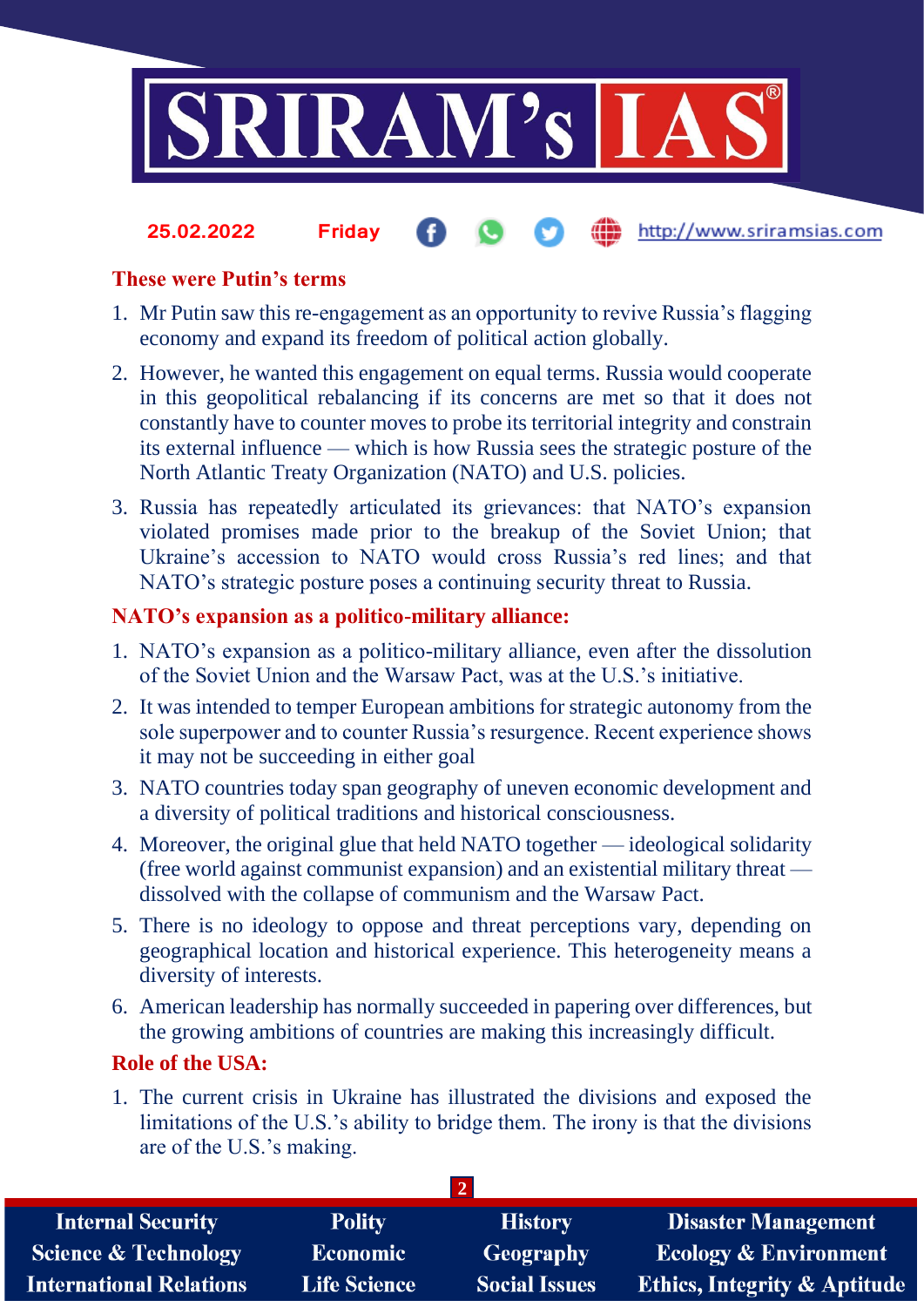

#### the http://www.sriramsias.com **25.02.2022 Friday**

- 2. Its pressure on NATO in 2008 to recognise Ukraine's membership aspirations and its encouragement for a change of government in Kyiv in 2014, provoked the Russian annexation of Crimea.
- 3. The subsequent armed separatist movement in eastern Ukraine (Donbas) led to the Minsk accords of 2014-15, which provided for a special status for this region within Ukraine. Ukraine considers this an unfair outcome, and the U.S. has supported its efforts to reinterpret the accords to its advantage.
- 4. While some European countries supported this line, France and Germany which brokered these agreements — have periodically tried to progress implementation, in the effort to break the impasse and resume normal engagement with Russia, which serves their economic interests.
- 5. In recent months, the U.S. signalled that it would support the full implementation of the Minsk accords, but apparently found it difficult to shake the entrenched interests sufficiently to make it happen.
- 6. This may have finally convinced Mr Putin that his concerns would not be met through negotiations.

## **Energy security**

- 1. U.S. interests have also divided NATO on energy security. For Germany, the Nord Stream 2 (NS2) Russia-Germany gas pipeline is the cheapest source of gas for its industry. Others deem it a geopolitical project, increasing European dependence on Russian energy. This argument masks self-serving interests.
- 2. Ukraine fears the diminution of gas transit revenues, and also that if its importance for gas transit declines, so will Europe's support in its disputes with Russia.
- 3. The U.S.'s "geopolitical" argument against NS2 dovetails neatly with its commercial interest in exporting LNG to Europe, reinforced by U.S. legislation for sanctions against companies building gas pipelines from Russia.
- 4. Increasing LNG exports to Europe is explicitly stated as a motivation for the sanctions. European countries that oppose NS2 are ramping up their LNG import infrastructure to increase imports from the U.S.

| 137                             |                     |                      |                                         |  |  |
|---------------------------------|---------------------|----------------------|-----------------------------------------|--|--|
| <b>Internal Security</b>        | <b>Polity</b>       | <b>History</b>       | <b>Disaster Management</b>              |  |  |
| <b>Science &amp; Technology</b> | Economic            | <b>Geography</b>     | <b>Ecology &amp; Environment</b>        |  |  |
| <b>International Relations</b>  | <b>Life Science</b> | <b>Social Issues</b> | <b>Ethics, Integrity &amp; Aptitude</b> |  |  |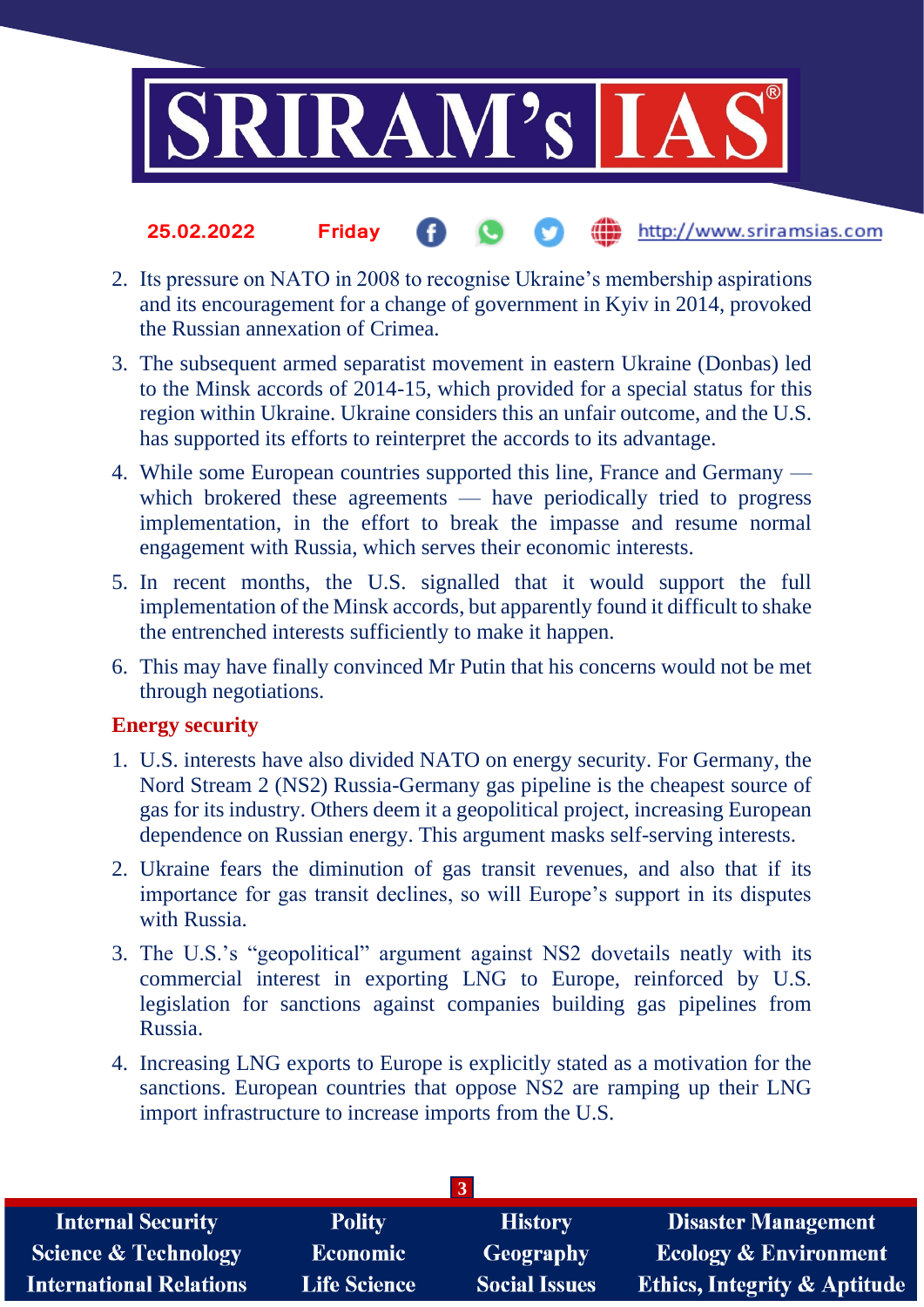

- the http://www.sriramsias.com **25.02.2022 Friday**
- 5. The manner in which NATO countries implement the promised harsh sanctions against Russia will demonstrate whether, how much and for how long, this crisis will keep them united.

### **Assessment of situation and Way Forward:**

- 1. It is too early to say what Mr Putin's endgame is, and how costly this adventure will be, in terms of lives and destruction, as well as in its political and economic impact.
- 2. Without justifying the manner in which Russia has chosen to "right" the perceived "wrongs", it has to be said that this crisis results from a broken security architecture in Europe.
- 3. A sustainable security order has to reflect current realities: it cannot be simply an outgrowth of the Cold War order, and it has to be driven from within.
- 4. Also, a European order that does not accommodate Russia's concerns through genuine negotiation cannot be stable in the long term. France's President Emmanuel Macron has been making this point forcefully, arguing for Europe to regain its strategic autonomy.
- 5. He has called NATO "brain-dead" and said that Europe, as a "geopolitical power" should control its own destiny, regaining "military sovereignty" and re-opening a dialogue with Russia, managing the misgivings of post-Soviet countries.

## **Outlook for India**

- 1. India has to brace itself for some immediate challenges flowing from the Russian actions.
- 2. It will have to balance the pressure from one strategic partner to condemn the violation of international law, with that from another to understand its legitimate concerns. We were there in 2014 and managed the pressures.
- 3. As Russia-West confrontation sharpens further, the U.S. Administration's intensified engagement in Europe will inevitably dilute its focus on the Indo-Pacific, causing India to make some tactical calibration of actions in its neighbourhood.

| <b>Internal Security</b>        | <b>Polity</b>       | <b>History</b>       | Disaster Management                     |  |  |
|---------------------------------|---------------------|----------------------|-----------------------------------------|--|--|
| <b>Science &amp; Technology</b> | Economic            | Geography            | <b>Ecology &amp; Environment</b>        |  |  |
| <b>International Relations</b>  | <b>Life Science</b> | <b>Social Issues</b> | <b>Ethics, Integrity &amp; Aptitude</b> |  |  |